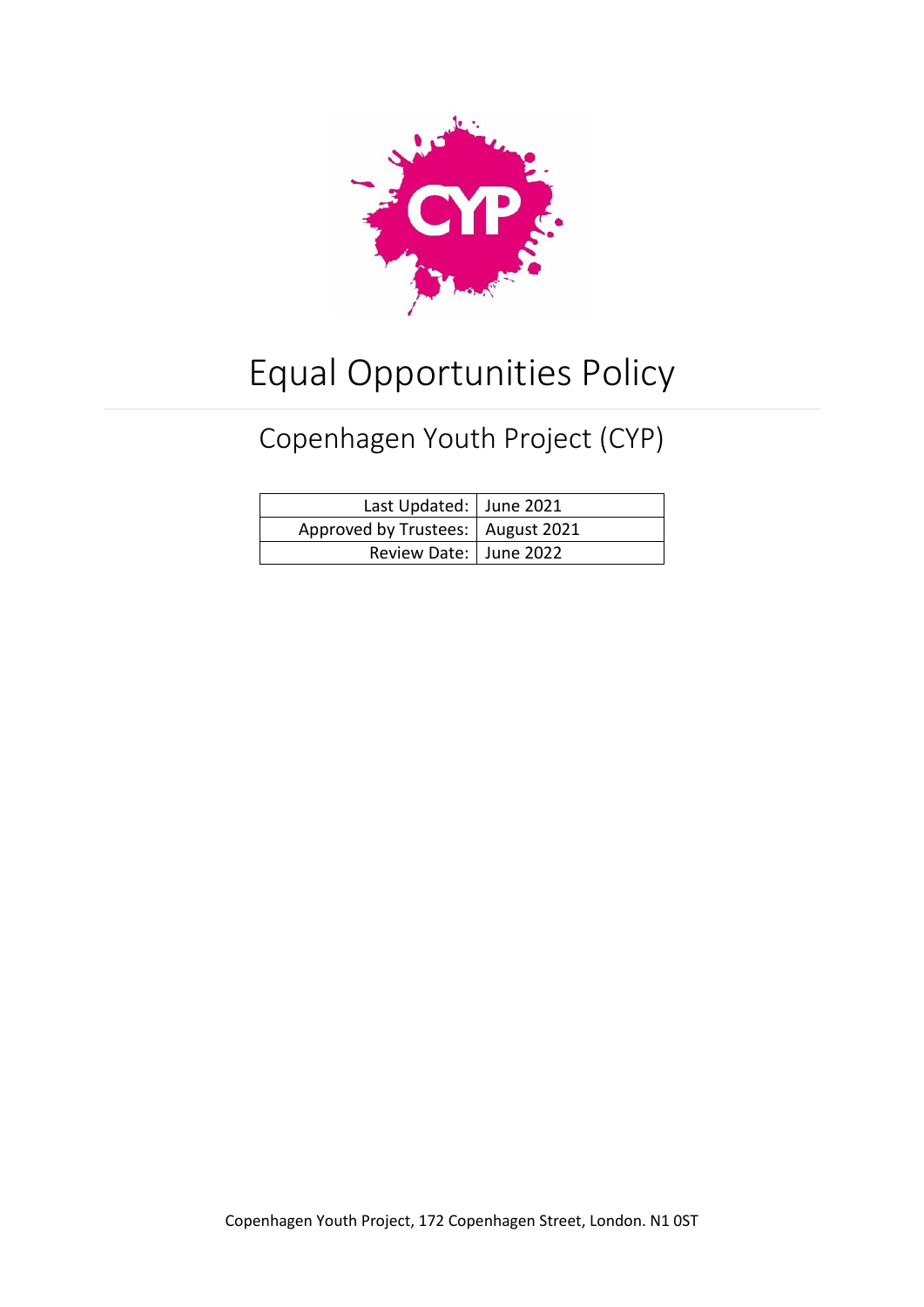#### Introduction

CYP is firmly committed to equality, diversity and inclusion in all areas of our work. We believe in treating people equally, including those which belong to particular groups defined by the Equality Act 2010.

CYP is an equal opportunities employer. The aim of its equal opportunities policy is to ensure that no job applicant or employee receives less favourable treatment on the grounds of race, colour, ethnic or national origin, religion or belief, gender reassignment, sex, pregnancy or maternity, sexual orientation, marital status, HIV antibody status, AIDS, age or disability, nor should they be disadvantaged by requirement. CYP will strive to redress any imbalance that may become evident. CYP will endeavor to establish a broad base for consultation to identify priorities and needs as reflected by the demographics of the local community and in all campaign work will maintain the objectives stated above.

The board shall review the content and effectiveness of the policy whenever a new staff appointment is to be made, and at other times as may be necessary. The Project Director and Senior Youth Workers are responsible for the policy's day-to-day implementation.

CYP will monitor and review the composition of its board with the aim of promoting a broad-based representation.

#### Recruitment of Staff

A written job description and person specification shall be prepared in respect of every vacancy that arises and every new post that is created. It shall be checked and agreed by the senior staff for direct and indirect discrimination, including culture-bound assumptions and ageism before the recruitment procedures commence. Applicants should be made aware that general life experience and voluntary as well as paid work are valued.

All jobs must be advertised externally and as widely as possible. In addition to whatever channels the organisation may choose to utilize. Adverts should clearly state the minimum requirements for the post.

At both the short-listing and the appointment stage, brief notes shall be made on each application indicating clearly why the applicant has or has not been short-listed or appointed. A form will be drafted for this purpose.

No interview, for any post should be conducted by a panel of fewer than two representatives or more than five members of the board. All interview panels must be suitably representative of the membership of the organization. Members of staff will be involved at all stages of the selection process in an advisory role. Whenever possible, an external assessor shall be invited to join the panel in a non-voting capacity.

An open invitation will be given to short-listed applicants with a disability to discuss their specific needs and requirements. Additional adjustments can be made for applicants that have made their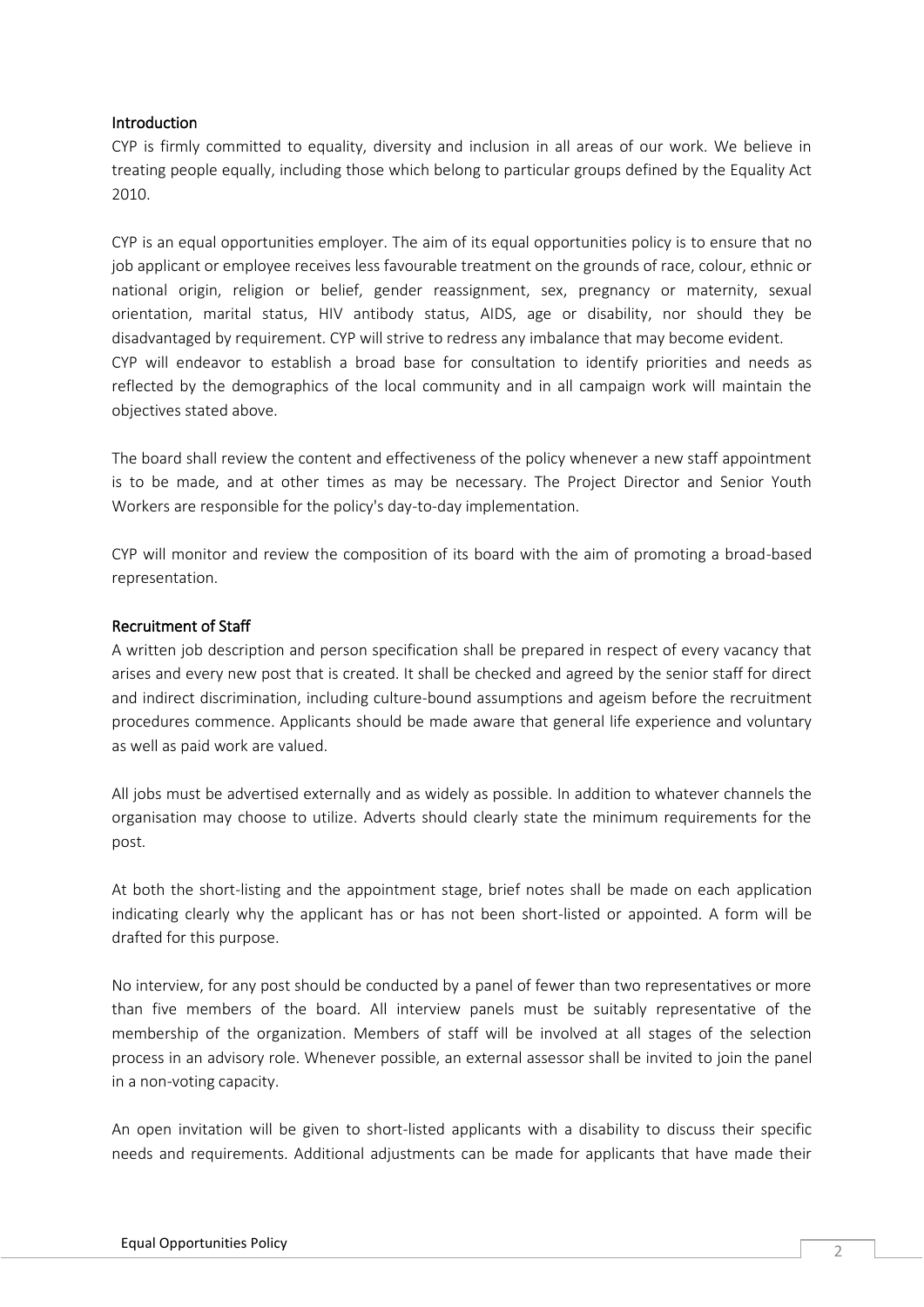neuro-divergent conditions known to us. CYP will take all reasonable steps to ensure that the specific needs of disabled employees are met.

During each interview, notes should be taken and at the end of the interview a form should be completed for each candidate, assessing their response to the topics and themes raised. These should be reviewed at the end of the interview process by the panel to see that each candidate has been treated fairly.

Questions on the following topics are forbidden in an interview. It is the responsibility of the Chair, or any other member of the panel to stop such questions being asked:

- marital status
- sexual orientation
- occupation of partner
- number of children/domestic arrangements (it should be made clear that the organisation aims to be flexible to individual requirements)

An equal opportunity section should be included on the application form. The equal opportunities policy and the purpose of monitoring should be clearly explained.

## **Training**

New staff will be informed and made aware of all equal opportunities training available to them. This will include training on updated legislation regarding equal opportunities as appropriate.

## Support

All workers should have access to support. If a worker feels isolated, provision should be made for support from other parts of CYP or outside the organisation. If groups of women, Black workers, or gay workers, for example want to set up a support group, this should be encouraged.

## The Scope of this Policy

This policy applies to:

- All aspects of promotional, educational, and campaigning functions of CYP.
- Members of CYP and affiliate organisations.

CYP would expect its members to concur with and actively promote these objectives.

#### Implementation

Employment procedures and practices will be undertaken strictly in accordance with the following and all other relevant legislation:

- Equalities Act 2010
- Race Relations Act 1976 and Amendment 2000
- Sex Discrimination Acts 1975-85
- Equal Pay Act 1970
- Disability Discrimination Act 1995 and 2005
- Rehabilitation of Offenders Act 1974
- EU Anti-Discrimination Directives (which currently include the Race Relations Act 1976 (Amendment) Regulations 2003, Religion and Belief Regulation 2003 and Sexual Orientation Regulation 2003